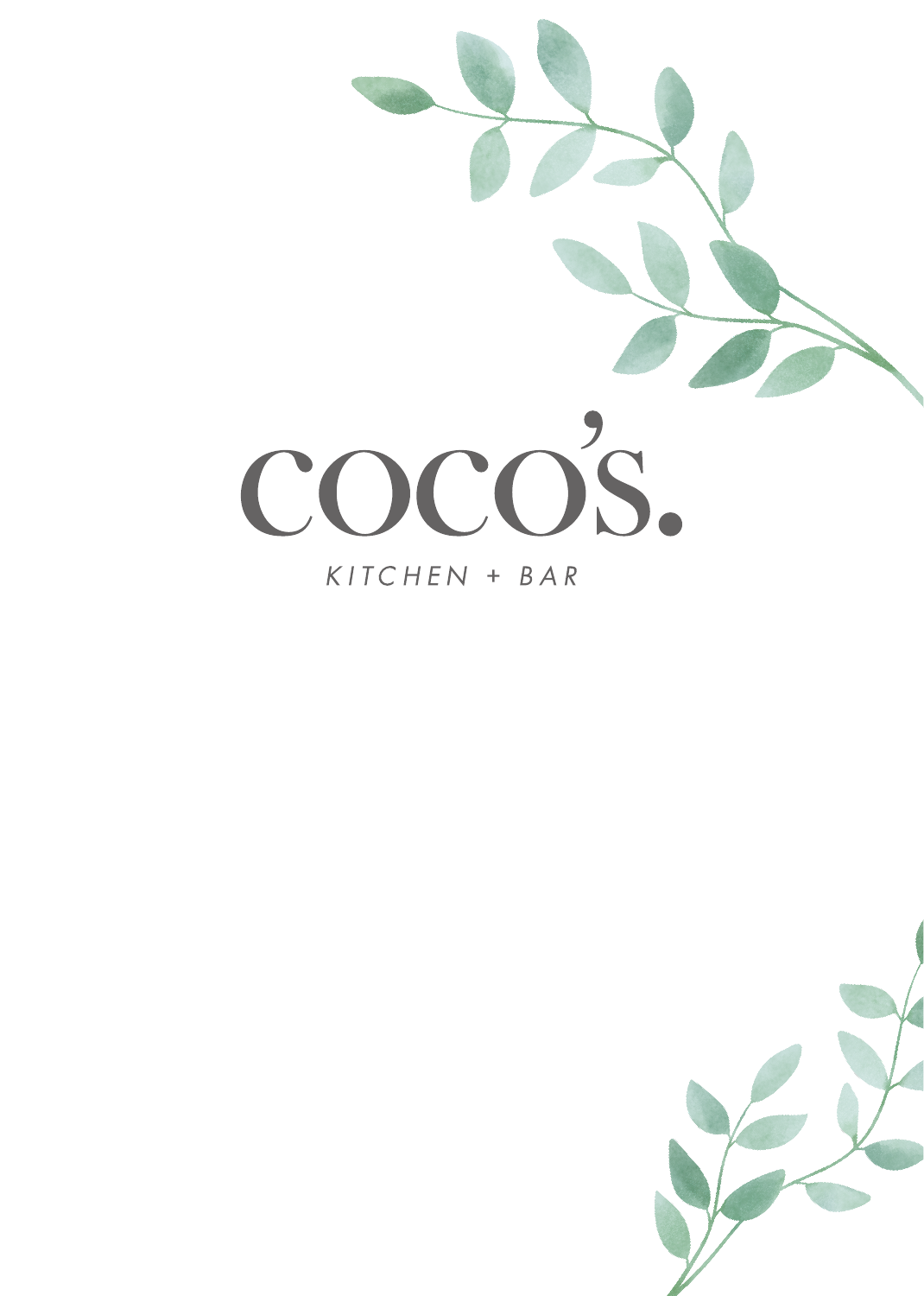| 2 course menu |                                                  |  |
|---------------|--------------------------------------------------|--|
|               | 3 course menu (includes a glass of wine or beer) |  |

### while you wait.

| Confit garlic and herb baguette                                                     | 9   |
|-------------------------------------------------------------------------------------|-----|
| Toasted ciabatta, hummus dip sprinkled with dukkah (VG)(DF)                         | 1.3 |
| Marinated labneh on ciabatta, medley of seasonal cherry tomatoes,<br>basil EVOO (V) | 1.5 |

## small plates.

Smoked kangaroo, grilled haloumi, hazelnut, rocket & strawberry salad, pickled Spanish onion (GF)

Spiced butternut pumpkin mousse, prosciutto di Parma, blue cheese crumble, candied pecans (GF)

Scallop ceviche (6), ribbon cucumber, beetroot, lime, passionfruit gel, coriander (GF)(DF)(NF)

Pork belly & seared scallop, green pea purée, figs, micro cress, port wine jus  $(GF)(NF)(DF)$ 

Maple glazed sweet potatoes with lentils, pumpkin chips, carrot vinaigrette (VG)(GF)(NF)(DF)

### large plates.

Cloudy Bay clam linguini, bonito and shitake cream sauce, fresh chervil

Sous vide chicken Piccata, grilled asparagus, roasted pepper, zucchini noodle  $(NF)(GF)$ 

Confit duck leg Maryland, broad beans, celeriac & lemon thyme puree, blackberry merlot jus (GF)

Fish of the day

Black Angus scotch fillet (250g), classic jus & mustard with truffle mash

Charcoal risotto, wild mushrooms, edamame, fried garlic, micro greens, shaved pecorino (VGA) (GF)

Coco's Grill Platter +10 Wagyu beef rump (125g), lamb cutlet, Byrne's pork sausage, bean Jamón faggot & truffle mash (GF)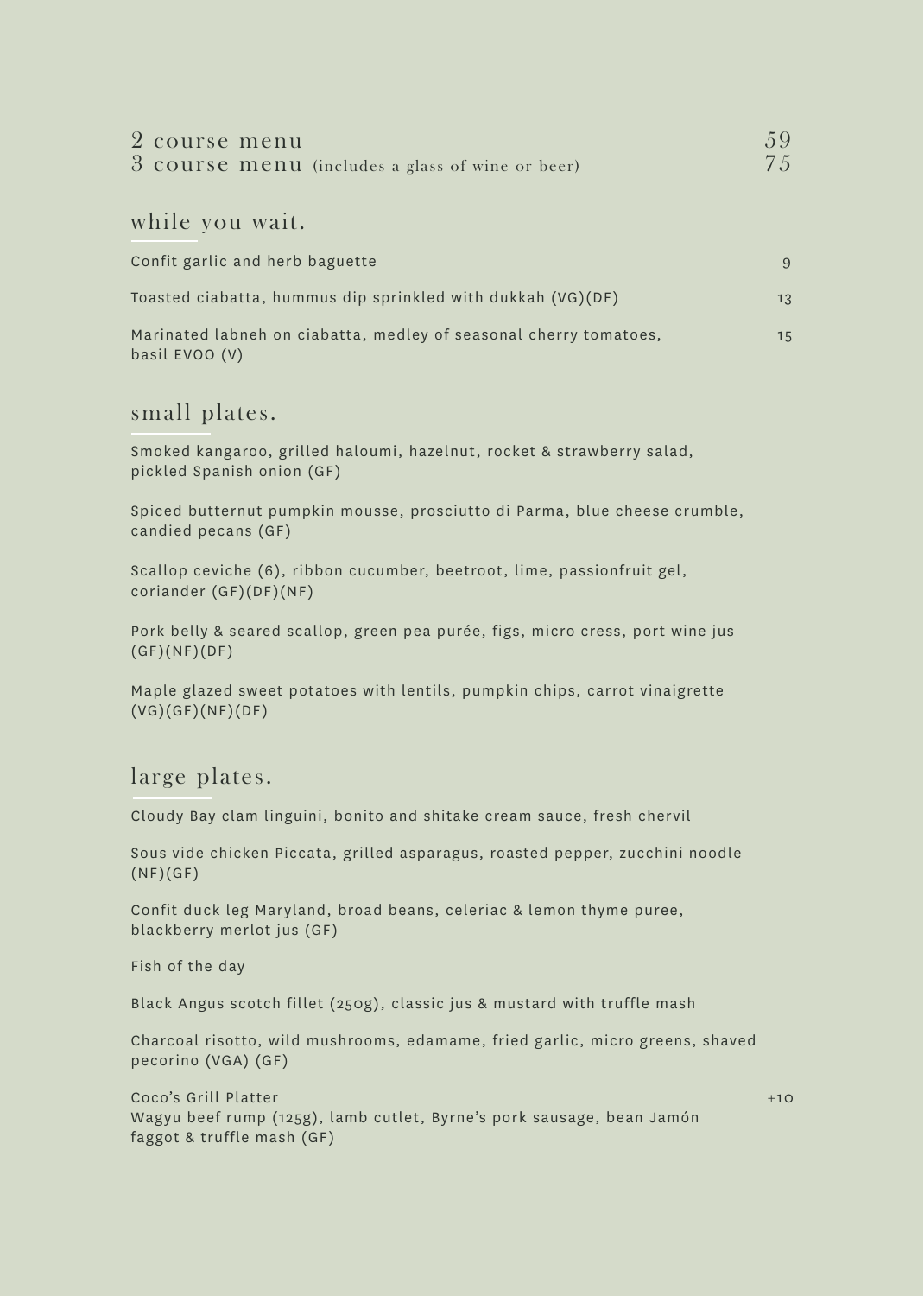### something sweet.

Daily House Special Curated by Head Pastry Chef, Ash

Caramel Lovers Sticky date crème brûlée, double cream, tuile (GF)

Fig & Fromage Mascarpone cheesecake, fig compote, chantilly, white chocolate crumble (GF)

Fall Harvest Callebaut Belgian milk chocolate mousse, chestnut sponge, pear gel & fresh pear

Local cheese plate selection of hard and soft cheese, dried fruits,  $+5$ nuts, crackers, breads

## sides.

| Steamed butter beans, smoked almonds (GF) | 9.5 |
|-------------------------------------------|-----|
| Chermoula sautéed potato (GF) (DF) (NF)   | 9.5 |
| Steamed mixed vegetables (GF) (DF) (NF)   | 9.5 |
| Steak fries                               | 9.5 |
| Sweet potato fries with aioli             | 10  |

*(V) Vegetarian (GF) Gluten Free (VG) Vegan (VGA) Vegan Available (DF) Dairy Free (NF) Nut Free All our food is prepared in a kitchen where nuts, gluten and other allergens are present - if you have a food allergy, please let us know before ordering.*